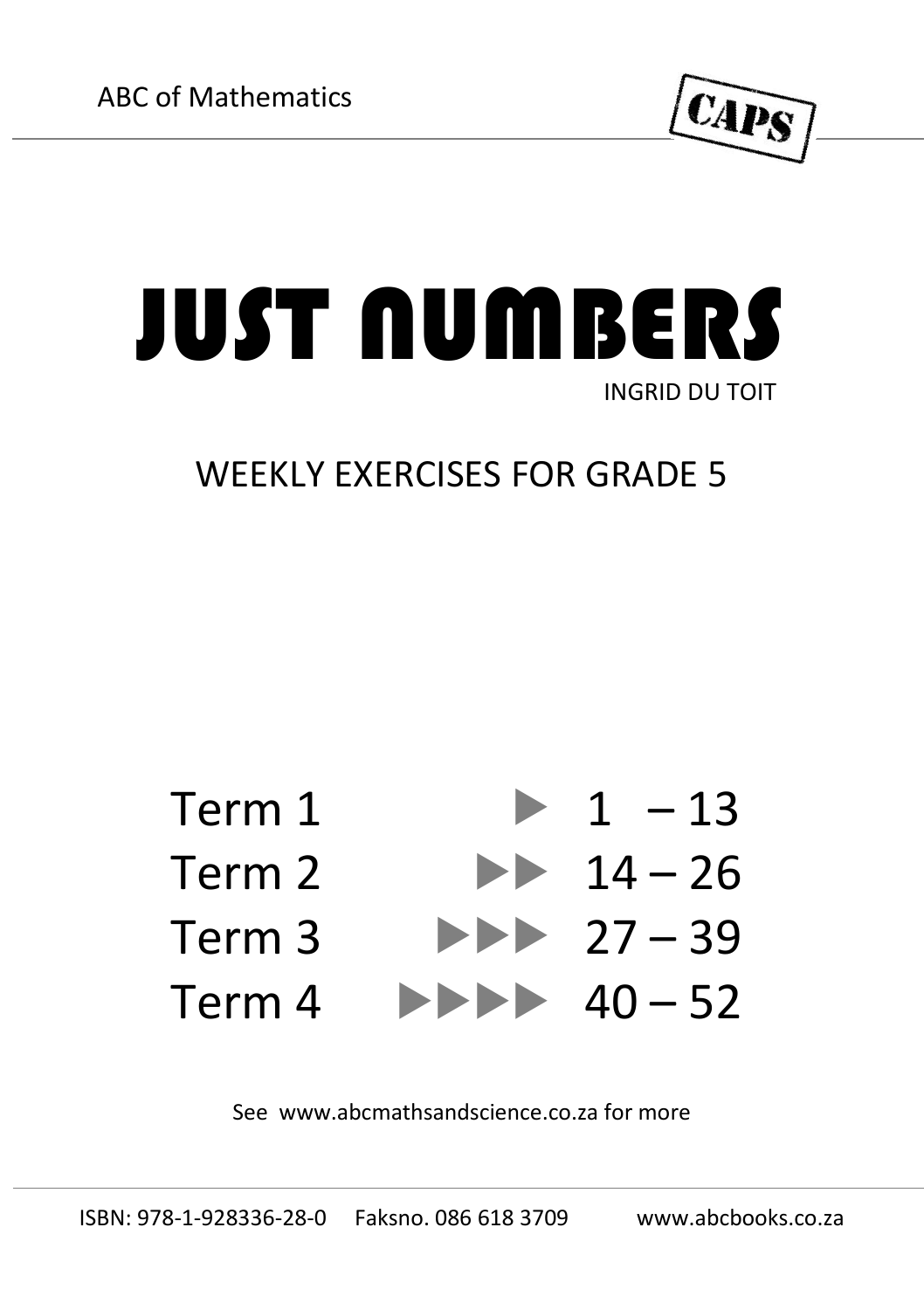

Notes:

- The answers in the middle of the book can be removed.
- A fraction wall is included in the middle of the book.

Copyright © 2018. All rights reserved. No part of this publication may be reproduced by any means without the prior written permission of the author.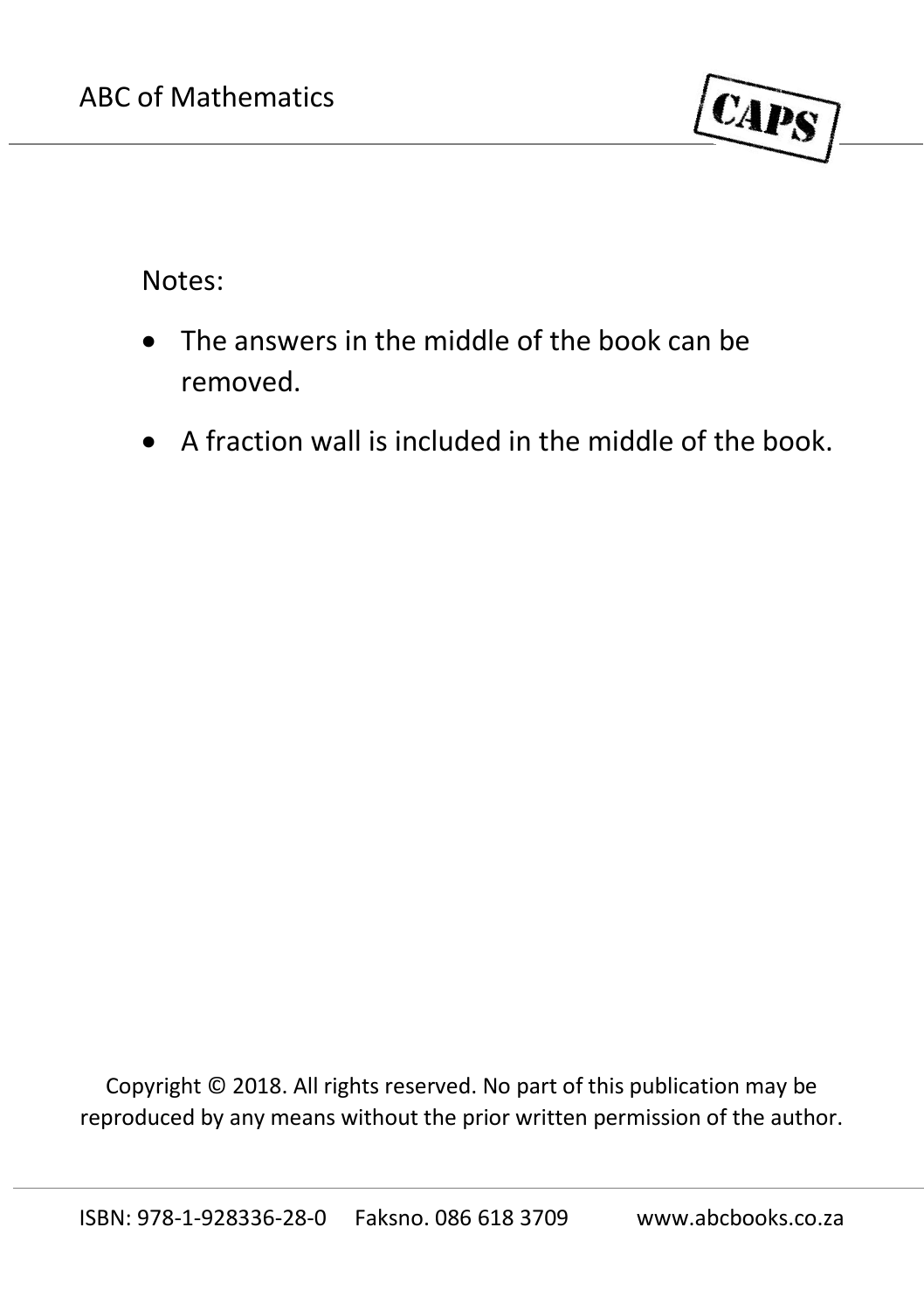| a) $4 \times 3 =$                | k) $1293 + 7119 =$                                                                                                                                                                                                                                                                                                                                                                                                                                                                                                                                                                                                                                                                                                                                                                         |
|----------------------------------|--------------------------------------------------------------------------------------------------------------------------------------------------------------------------------------------------------------------------------------------------------------------------------------------------------------------------------------------------------------------------------------------------------------------------------------------------------------------------------------------------------------------------------------------------------------------------------------------------------------------------------------------------------------------------------------------------------------------------------------------------------------------------------------------|
| b) $8 \times 5 =$                | $1)$ 9 612 – 9 252 =                                                                                                                                                                                                                                                                                                                                                                                                                                                                                                                                                                                                                                                                                                                                                                       |
| c) $7 \times 9 =$                | m) $89 \times 82 =$                                                                                                                                                                                                                                                                                                                                                                                                                                                                                                                                                                                                                                                                                                                                                                        |
| d) $16 \div 4 =$                 | n) $432 \div 4 =$                                                                                                                                                                                                                                                                                                                                                                                                                                                                                                                                                                                                                                                                                                                                                                          |
| e) $45 \div 5 =$                 | o) $14 - 4 \times 3 =$                                                                                                                                                                                                                                                                                                                                                                                                                                                                                                                                                                                                                                                                                                                                                                     |
| f) $24 \div 2 =$                 | $p)$ 7 + (16 – 7) =                                                                                                                                                                                                                                                                                                                                                                                                                                                                                                                                                                                                                                                                                                                                                                        |
| g) $18 \div 6 =$                 | q) $ -154=0$                                                                                                                                                                                                                                                                                                                                                                                                                                                                                                                                                                                                                                                                                                                                                                               |
| h) $\frac{1}{2} = \frac{1}{8}$   | r) 70 - $ $ = 34                                                                                                                                                                                                                                                                                                                                                                                                                                                                                                                                                                                                                                                                                                                                                                           |
| i) $\frac{1}{2} + \frac{1}{2} =$ | s)<br>$\begin{array}{c}\n\stackrel{3}{\longrightarrow} \rightarrow \rightarrow \\ \stackrel{3}{\longrightarrow} \rightarrow \rightarrow \\ \stackrel{4}{\longrightarrow} \rightarrow \rightarrow \\ \stackrel{5}{\longrightarrow} \rightarrow \rightarrow \\ \stackrel{7}{\longrightarrow} \\ \stackrel{3}{\longrightarrow} \\ \stackrel{2}{\longrightarrow} \\ \stackrel{3}{\longrightarrow} \\ \stackrel{3}{\longrightarrow} \\ \stackrel{4}{\longrightarrow} \\ \stackrel{5}{\longrightarrow} \\ \stackrel{6}{\longrightarrow} \\ \stackrel{7}{\longrightarrow} \\ \stackrel{8}{\longrightarrow} \\ \stackrel{9}{\longrightarrow} \\ \stackrel{1}{\longrightarrow} \\ \stackrel{1}{\longrightarrow} \\ \stackrel{1}{\longrightarrow} \\ \stackrel{1}{\longrightarrow} \\ \stackrel{1}{$ |
| i) $\frac{1}{2}$ x 18 =          |                                                                                                                                                                                                                                                                                                                                                                                                                                                                                                                                                                                                                                                                                                                                                                                            |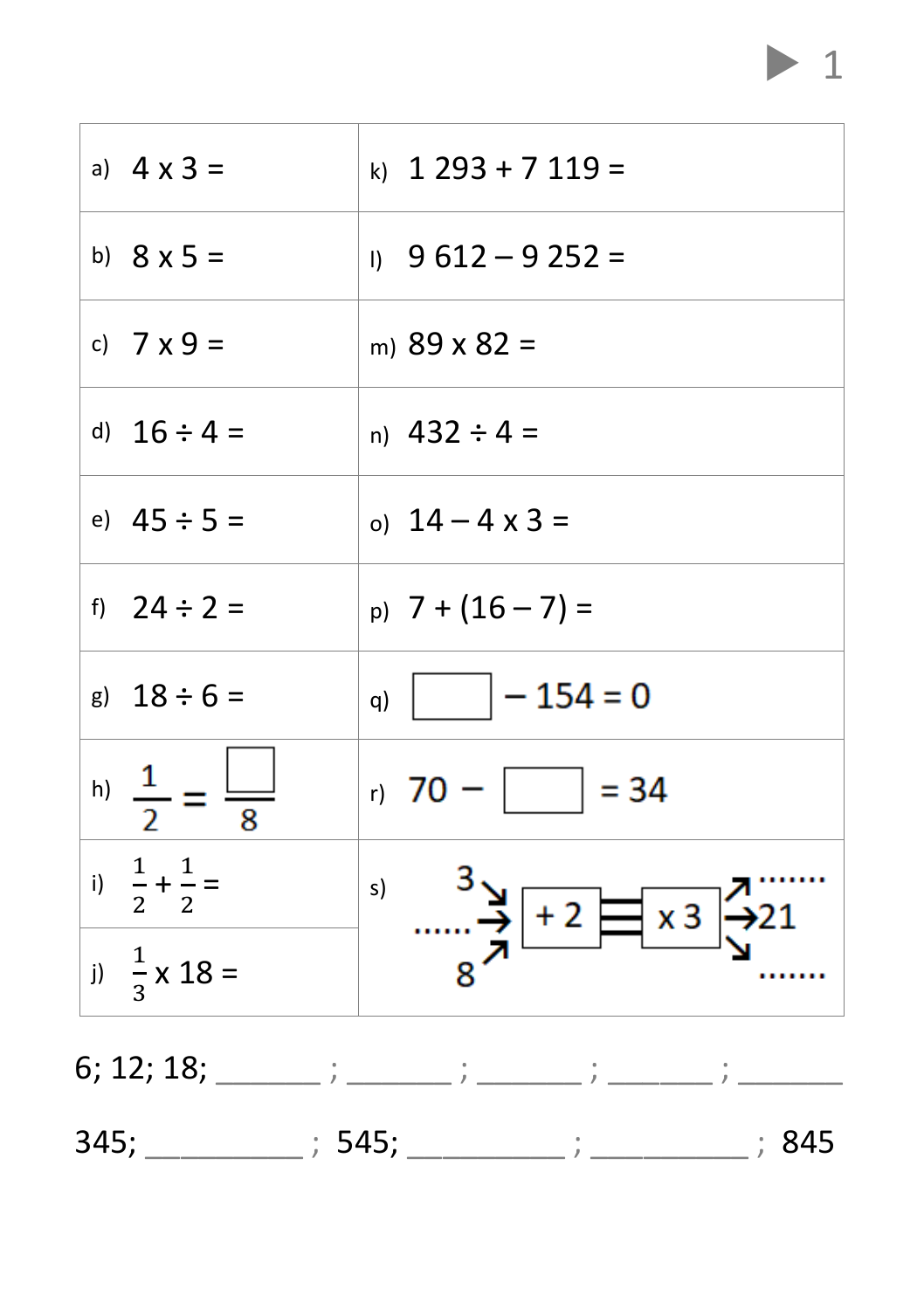a)  $1 \times 12 =$ k)  $2.035 + 7.119 =$ b)  $6 \times 8 =$  $1)$  8 560 - 6 791 = c)  $5 \times 5 =$ m)  $312 +$   $= 425$ n)  $24 \div$ d)  $14 \div 7 =$  $= 4$ e)  $60 \div 5 =$ o)  $2 \times 8 + 2 =$ f)  $74 \times 35 =$ p)  $16 \div 2 + 2 =$ g)  $986 \div 8 =$ h)  $\frac{2}{3} = \frac{1}{9}$ i)  $\frac{1}{3} + \frac{1}{3} =$ i)  $\frac{1}{2}$  x 18 = 

 $\blacktriangleright$  2

 $7; 14; 21;$   $\qquad \qquad \vdots$ ; 625; ; 575; ; 525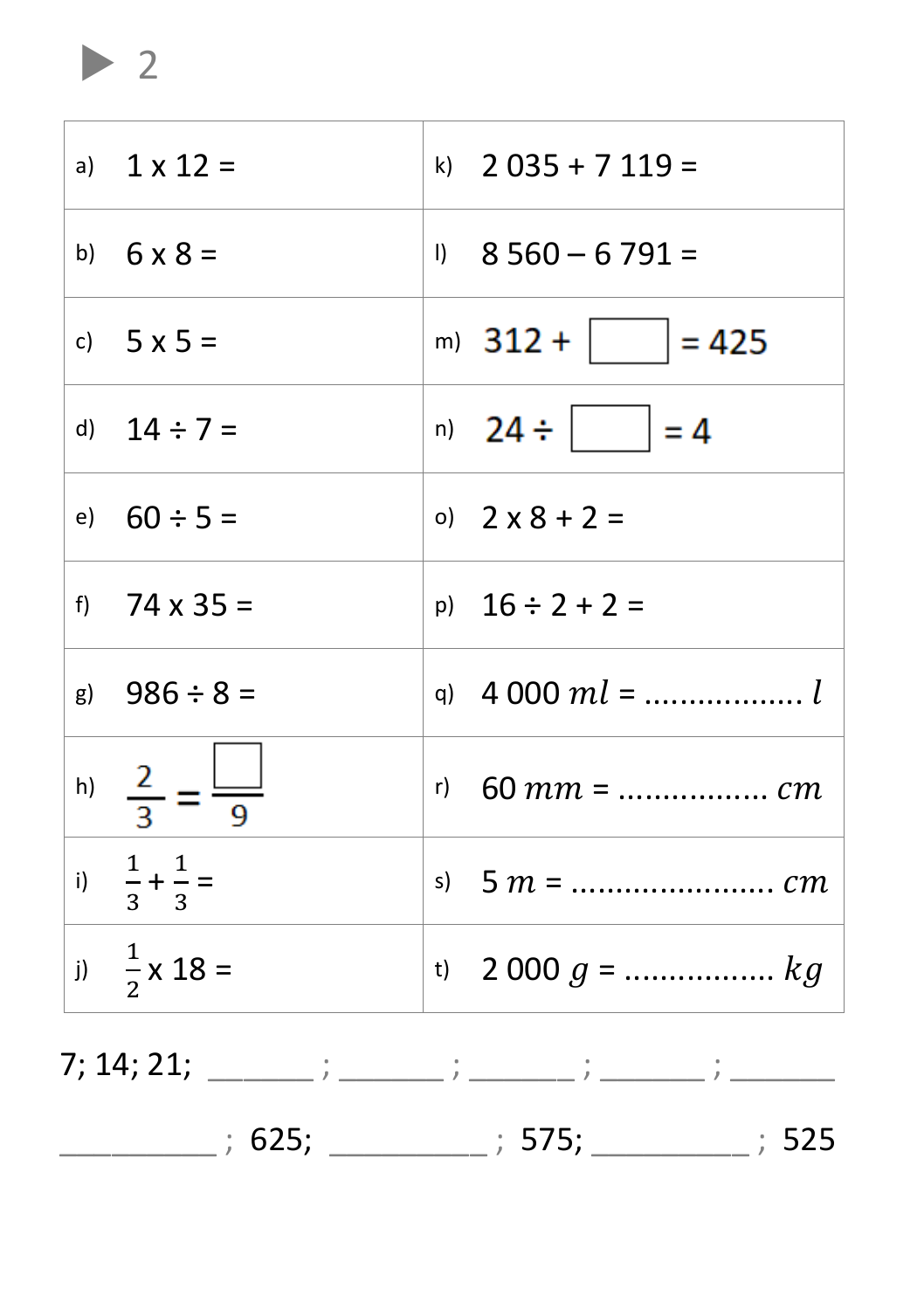| a) $3 \times 9 =$                  | k) $3646 + 6082 =$             |
|------------------------------------|--------------------------------|
| b) $6 \times 7 =$                  | $1)$ 7 154 – 547 =             |
| c) $44 \div 11 =$                  | m) $8x$ = 24                   |
| d) $63 \div 9 =$                   | n) $126 - 8 +$ = 126           |
| e) $36 \div 6 =$                   | o) $(4 + 3) \times 6 =$        |
| f) $62 \times 59 =$                | p) $18 - 9 \div 3 =$           |
| g) $686 \div 7 =$                  | $\langle$ or $\rangle$ or =    |
| h) $\frac{4}{6} = \frac{  \_ }{3}$ | q) 334  343                    |
| i) $\frac{1}{6} + \frac{3}{6} =$   | r) $\frac{1}{2}$ $\frac{1}{3}$ |
| i) $\frac{1}{5}$ x 25 =            | s) 500 <i>l</i> 500 ml         |
|                                    |                                |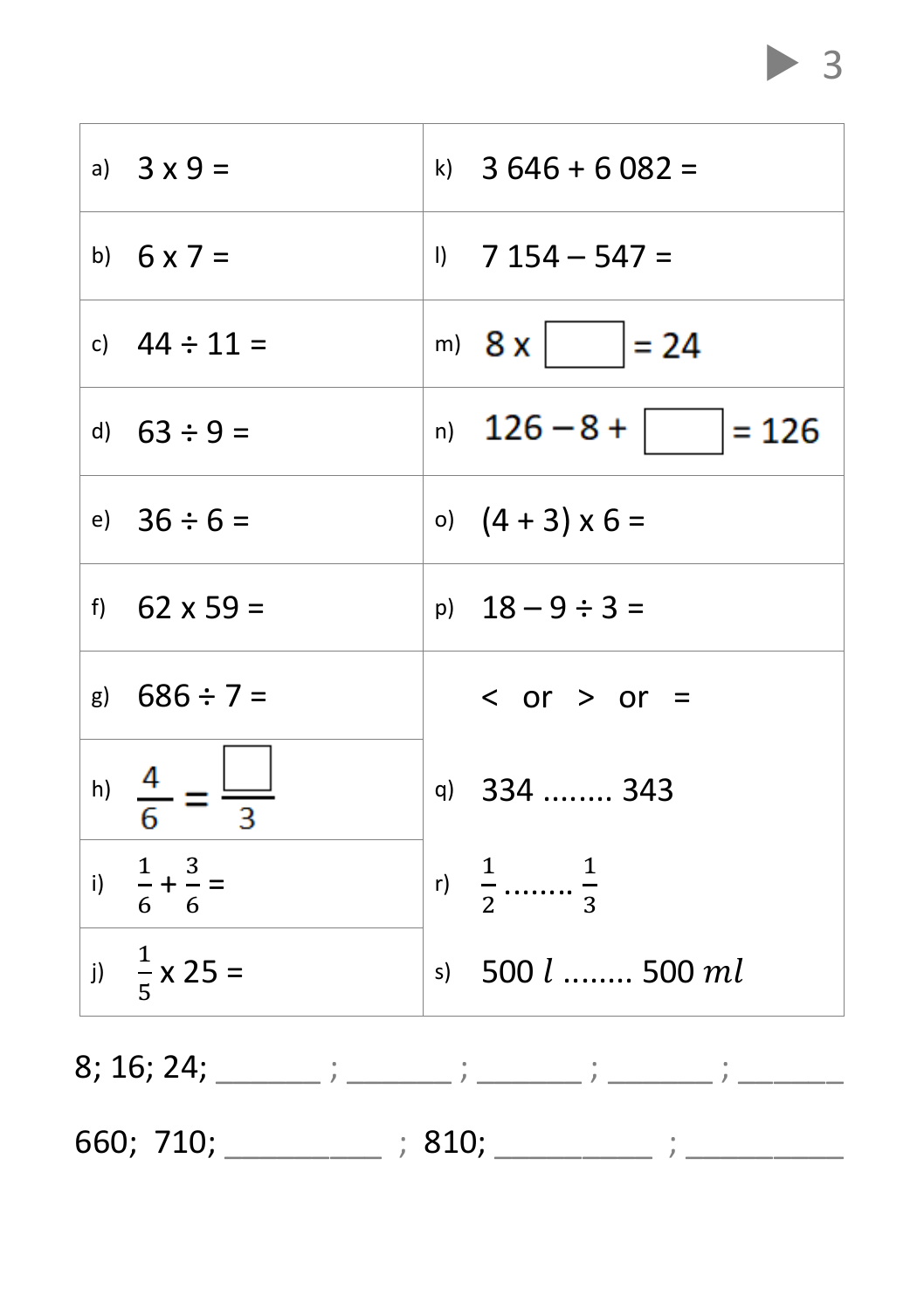a)  $11 \times 8 =$ k)  $4771 + 5234 =$ b)  $6 \times 6 =$  $11 \quad 6923 - 6386 =$ c)  $12 \times 7 =$ m)  $56 \times 15 =$ d)  $5 \div 1 =$  $n)$  981 ÷ 6 = e)  $21 \div 7 =$ o)  $4 \times (15 - 8) =$ f)  $24 \div 6 =$  $p)$  17 – 8 + 4 =  $+4-4=561$ g)  $15 \div 3 =$  $q)$  $h) \frac{3}{4} =$  $-86=58$  $r$ )  $\overline{12}$ i)  $\frac{1}{5} + \frac{1}{5} =$  $s)$  $-4$   $\equiv$  x 10  $30$ i)  $\frac{1}{4}$  x 44 = q  $9; 18; 27;$  ;  $\qquad \qquad ;$ 

; 6 999; 6 996; \_\_\_\_\_\_\_\_\_; \_\_\_\_\_\_\_\_; 6 987

 $\blacktriangleright$  4